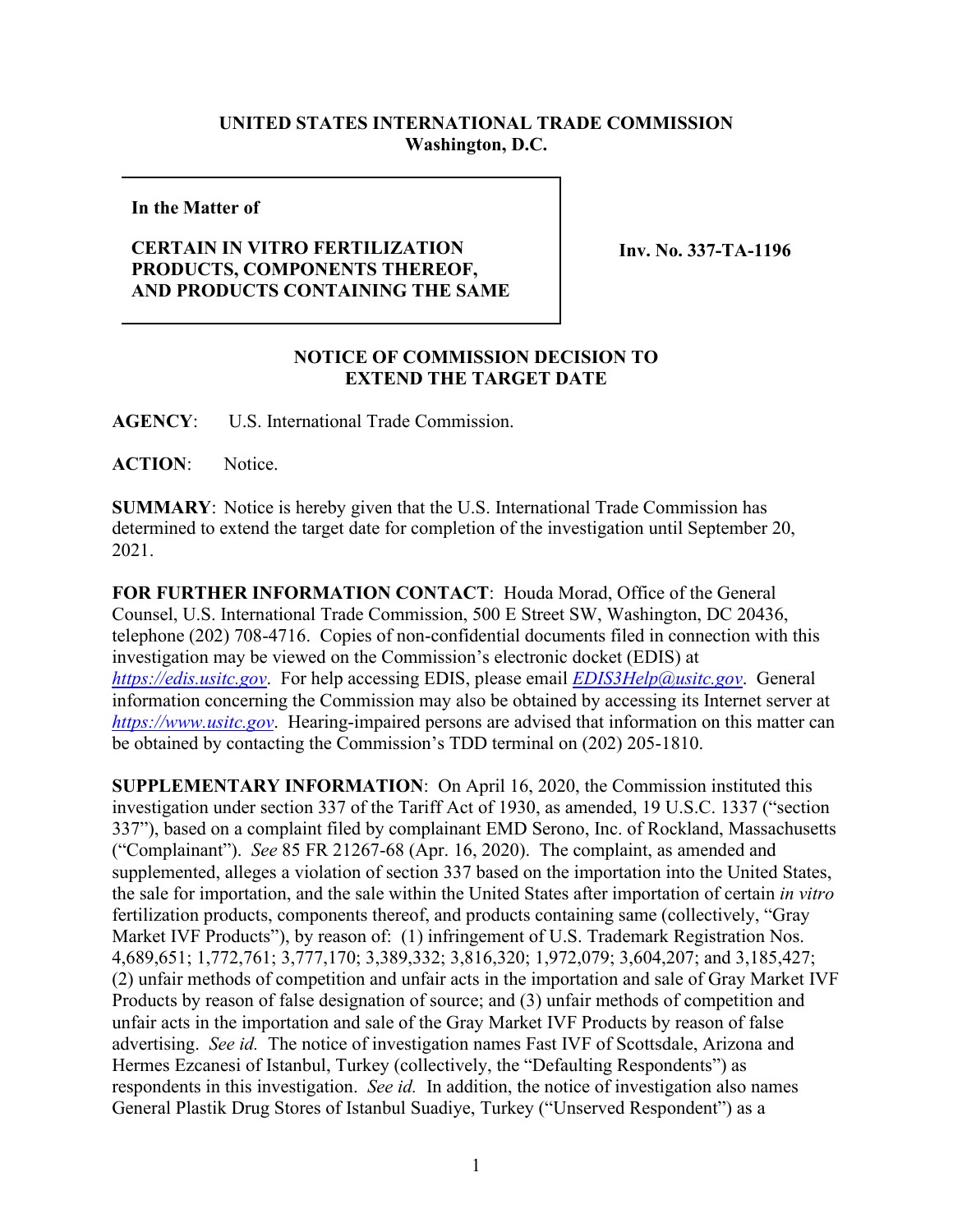respondent. *See id.* The Office of Unfair Import Investigations ("OUII") is also a party to the investigation. *See id.* 

On September 24, 2020, the Commission found each of the Defaulting Respondents in default. *See* Order No. 6 (Sept. 1, 2020), *unreviewed by* Comm'n Notice (Sept. 24, 2020). On October 26, 2020, the Commission terminated the Unserved Respondent from the investigation based on the withdrawal of the complaint allegations as to that respondent. *See* Order No. 8 (Oct. 13, 2020), *unreviewed by* Comm'n Notice (Oct. 26, 2020).

On December 2, 2020, Complainant filed a motion for summary determination of a violation of section 337 by the Defaulting Respondents. On December 22, 2020, OUII filed a response to Complainant's motion. No other responses were filed.

On April 16, 2021, the Chief ALJ issued the subject ID (Order No. 10), pursuant to Commission Rule 210.18 (19 CFR 210.18), granting in part Complainant's motion for summary determination of violation of section 337 by the Defaulting Respondents. Specifically, the Chief ALJ granted the motion with respect to Complainant's trademark infringement claim under section 337(a)(1)(C) but denied the motion with respect to Complainant's unfair competition claims under section  $337(a)(1)(A)$ . Order No. 10, insofar as it denies summary determination, is not part of the subject ID and is not subject to Commission review at this time. In addition, the Chief ALJ recommended that the Commission issue a general exclusion order and set a bond at 100 percent during the period of Presidential review. No petition for review of the subject ID was filed.

On May 18, 2021, the Commission determined to review the subject ID in part. Specifically, the Commission determined to review the ID's findings with respect to the economic prong of the domestic industry requirement. The Commission also requested briefing on the issue under review.

On June 1, 2021, Complainant and the Commission's Investigative Attorney ("IA") filed submissions in response to the Commission's May 18, 2021 notice. On June 8, 2021, the IA filed a response to Complainant's submission. No other responses were filed.

The Commission has determined to extend the target date for completion of the investigation until September 20, 2021.

The Commission's vote for this determination took place on August 16, 2021.

The authority for the Commission's determination is contained in section 337 of the Tariff Act of 1930, as amended (19 U.S.C. 1337), and in part 210 of the Commission's Rules of Practice and Procedure (19 CFR part 210).